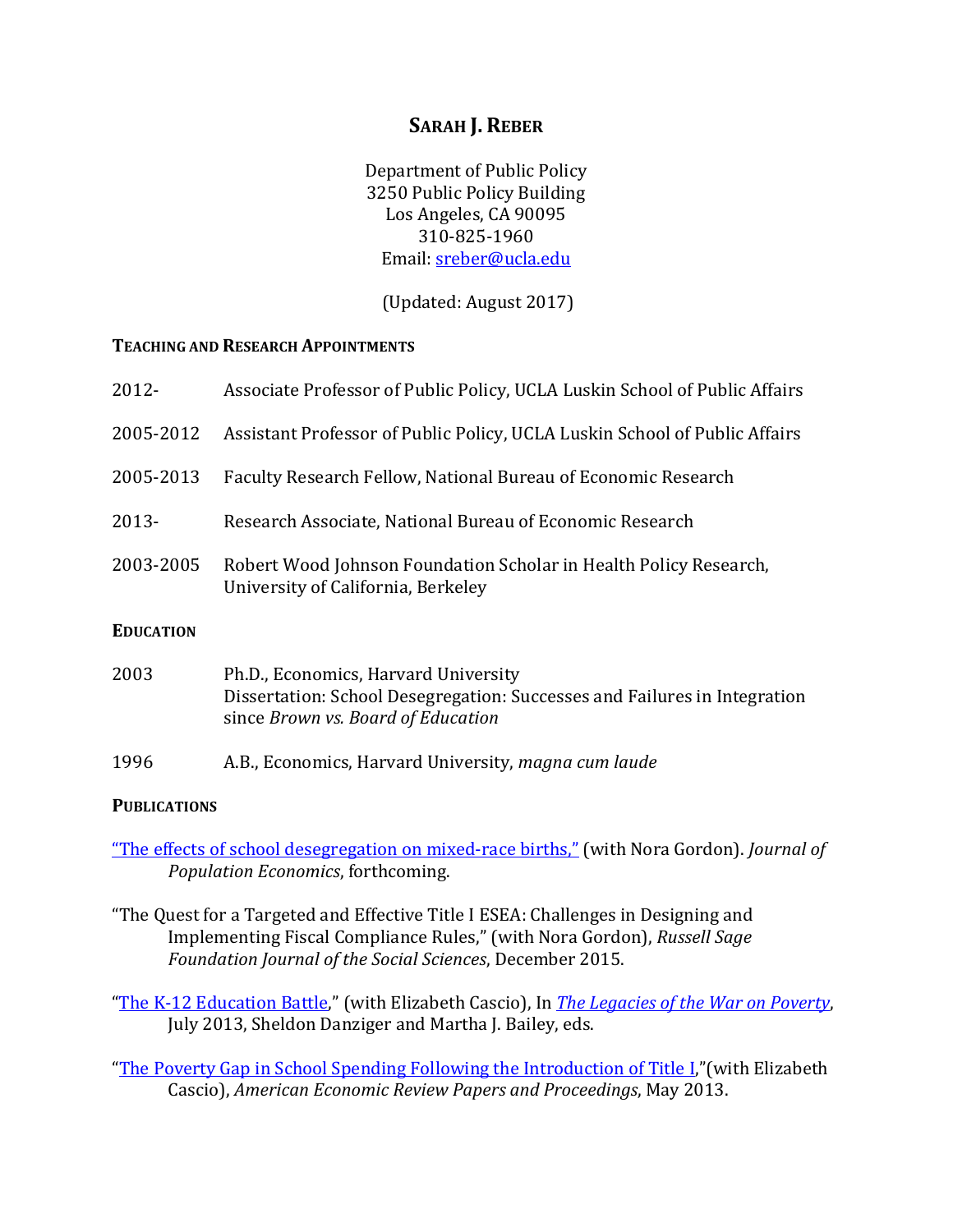- ["Local Responses to Federal Grants: Evidence from the Introduction of Title I in the South,](https://www.aeaweb.org/articles?id=10.1257/pol.5.3.126)" (with Elizabeth Cascio and Nora Gordon), *American Economic Journal: Economic Policy*, August 2013. (formerly "Federal Aid and Equality of Educational Opportunity: Evidence from the Introduction of Title I in the South," NBER WP 17155).
- ["From Separate and Unequal to Integrated and Equal? School Desegregation and School](http://sreber.bol.ucla.edu/papers/REStat-LA-Finance-Reber.pdf)  [Finance in Louisiana,](http://sreber.bol.ucla.edu/papers/REStat-LA-Finance-Reber.pdf)" *Review of Economics and Statistics*. May 2011.
- ["Desegregation and Educational Attainment for Blacks,](http://www.jstor.org/stable/25764793)" *Journal of Human Resources.* Fall 2010.
- ["Paying for Progress: Conditional Grants and the Desegregation of Southern Schools,](http://sreber.bol.ucla.edu/papers/QJE-P4P.pdf)"(with Elizabeth Cascio, Nora Gordon, and Ethan Lewis), *Quarterly Journal of Economics*. February 2010. [\(Online Appendix\)](http://sreber.bol.ucla.edu/papers/QJE-P4P-Online-Appendix.pdf)
- "From *Brown* [to Busing,](http://sreber.bol.ucla.edu/papers/JUE-B2B.pdf)"(with Elizabeth Cascio, Nora Gordon, and Ethan Lewis), *Journal of Urban Economics*. September 2008.
- ["Court-Ordered Desegregation: Successes and Failures in Integration](http://www.jstor.org/stable/4129552) *Since Brown vs. Board [of Education](http://www.jstor.org/stable/4129552)*," *Journal of Human Resources*. Summer 2005.
- ["Paying for Health Insurance: The Tradeoff between Competition and Adverse Selection,](http://www.jstor.org/stable/2586909)" with David M. Cutler, *Quarterly Journal of Economics*. May 1998.

# **OTHER PUBLICATIONS**

- [School Vouchers: Promise and Pitfalls,](http://econofact.org/school-vouchers-promise-and-pitfalls) *Econofact*. March 2017.
- *[Description: Why and how descriptive analysis informs education decisions, A Guide for](https://www.google.com/url?sa=t&rct=j&q=&esrc=s&source=web&cd=1&cad=rja&uact=8&ved=0ahUKEwjPhqmL-uvVAhWKsFQKHdRqB5UQFggmMAA&url=https%3A%2F%2Fies.ed.gov%2Fncee%2Fpubs%2F20174023%2Fpdf%2F20174023.pdf&usg=AFQjCNGBSBipk2hmzaBT5JEYeW-m3zNo7w)  [Researchers](https://www.google.com/url?sa=t&rct=j&q=&esrc=s&source=web&cd=1&cad=rja&uact=8&ved=0ahUKEwjPhqmL-uvVAhWKsFQKHdRqB5UQFggmMAA&url=https%3A%2F%2Fies.ed.gov%2Fncee%2Fpubs%2F20174023%2Fpdf%2F20174023.pdf&usg=AFQjCNGBSBipk2hmzaBT5JEYeW-m3zNo7w)* (with Loeb, S., S. Dynarski, D. McFarland, P. Morris, S. Reardon), Institute for Education Sciences Applied Research Methods Series. March 2017.
- Comment on "Explaining Trends in High School Graduation: The Changing Elementary and Secondary Education Policy Landscape and Income Inequality over the Last Half Century" by Nora Gordon. In *[Human Capital In History](http://press.uchicago.edu/ucp/books/book/chicago/H/bo18411047.html)*, Leah Platt Boustan, Carola Frydman, and Robert A. Margo, eds. 2014.

Review of *[Sharing the Prize: The Economics of the Civil Rights Movement in the South](http://sreber.bol.ucla.edu/papers/JIH-Wright-Review.pdf)*. By Gavin Wright. In *Journal of Interdisciplinary History*. Winter 2014.

Review of *[The Elusive Ideal: Equal Educational Opportunity and the Federal Role in Boston's](http://sreber.bol.ucla.edu/papers/Reber-JHE-BookReview.pdf)  [Public Schools, 1950-1985](http://sreber.bol.ucla.edu/papers/Reber-JHE-BookReview.pdf)*. By Adam R. Nelson. In *Journal of Economic History*. December 2005.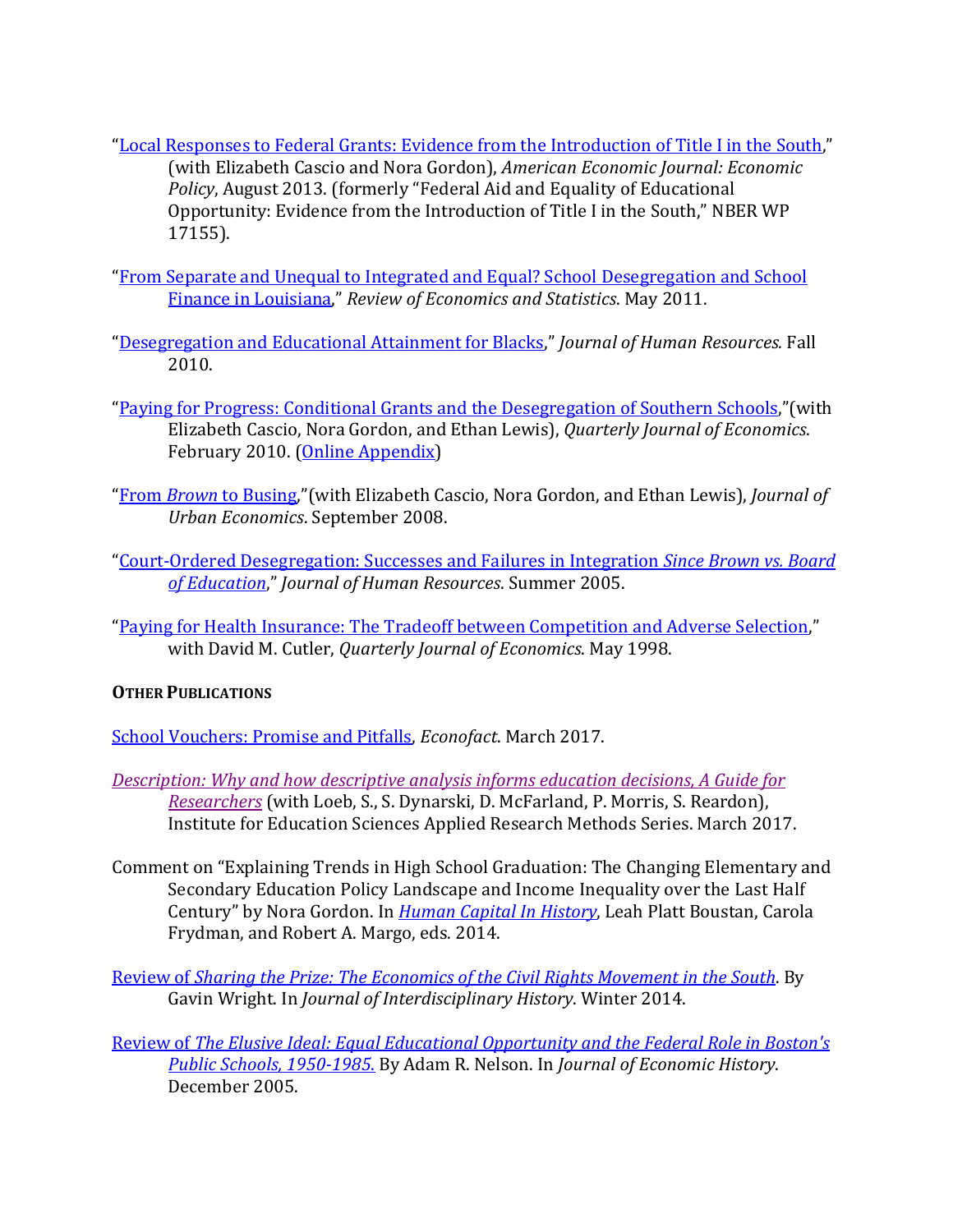### **WORKING PAPERS AND RESEARCH IN PROGRESS**

"Promoting College Enrollment among Disadvantaged Students: A Randomized Controlled Trial of Two Low-Cost Interventions" (with Meredith Phillips).

"State and Local Fiscal Responses to the Introduction of Title I" (with Elizabeth Cascio and Nora Gordon).

"Do Rising Health Insurance Costs Reduce Employment?" (with Gideon Lukens).

# **TEACHING**

Awards

- Public Policy Professor of the Year (2016)
- Best MPP Course (2015, 2016)

# Courses Taught

- Principles of Microeconomic Theory I (MPP core course)
- Statistical Methods for Policy Analysis II (MPP core course)
- Health Care Policy and Finance (Public Policy/Health Services Research)
- The Economics of Education Policy (Public Policy)
- Arguing with Data: Introduction to Descriptive Data Analysis (Public Policy)

# **AWARDS AND FELLOWSHIPS**

Institute for Education Sciences, U.S. Department of Education, *Promoting College Enrollment among Disadvantaged Students: A Randomized Controlled Trial of Two Low-Cost Interventions*, Joint PIs (in alphabetical order): Tiffani Chin, Meredith Phillips, Sarah Reber; August 2011-July 2015; \$2,977,299.

National Academy of Education/Spencer Foundation Postdoctoral Fellowship, 2008/09- 2009/10.

UCLA Center for American Politics and Public Policy Kenneth L. Sokoloff Fellow, 2008/09.

California Center for Population Research Seed Grant, *The Health Effects of Air Pollution: Evidence from Forest Fires*, 2006-2007, \$12,500.

Spencer Foundation, Research Grant, *The Federal Role in Equality of Educational Opportunity: Evidence from the Civil Rights Act and Title I*, co-principal investigator with Elizabeth Cascio and Nora Gordon, 2006-2008, Award Number 200600131, \$157,400.

National Science Foundation, Research Grant, *Local Responses to Federal Education Policy: Evidence from the Civil Rights Act and Title I*, co-principal investigator with Nora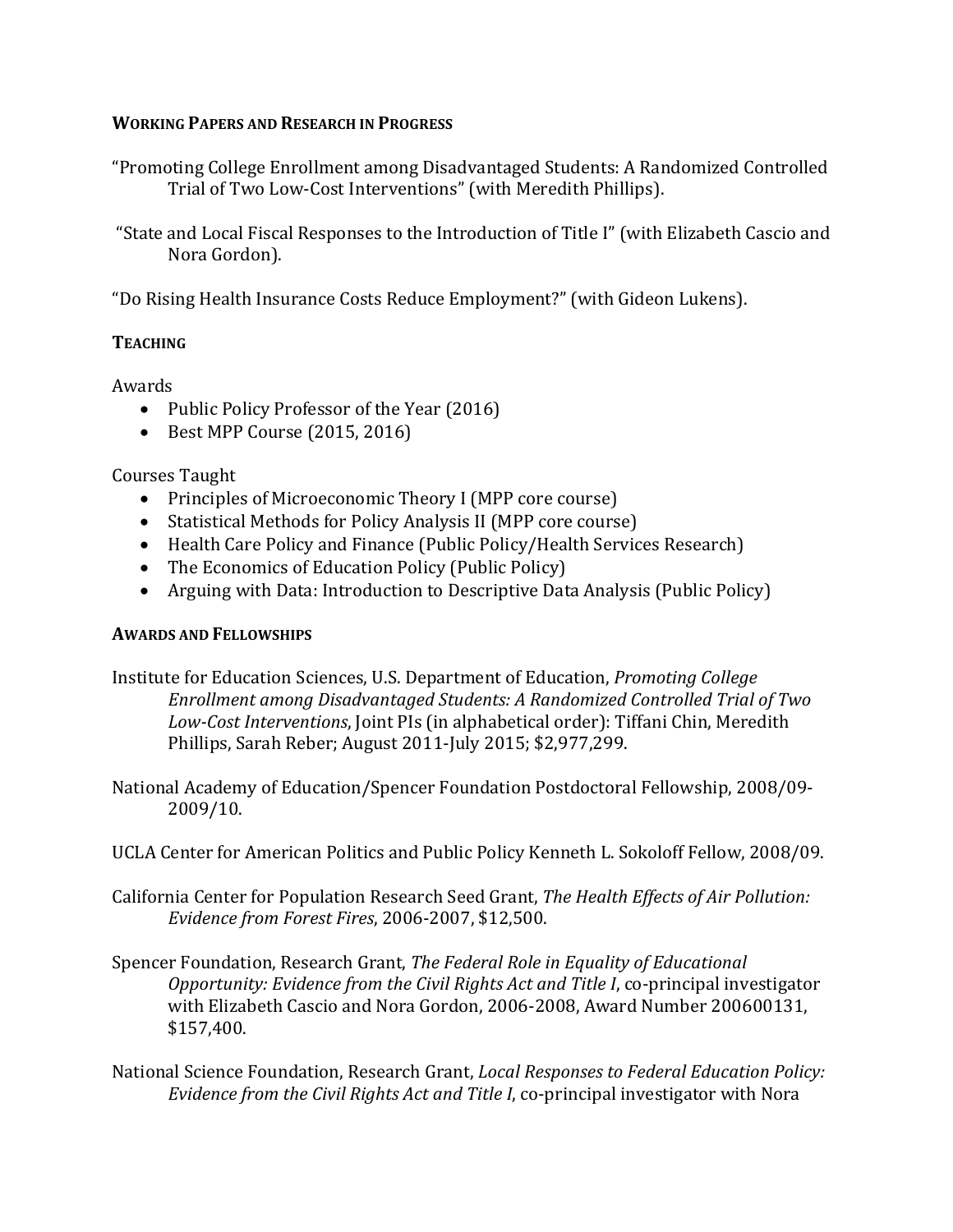Gordon, Elizabeth Cascio, and Ethan Lewis, 2005-2007, Award Number 0519126, \$220,441.

- University of Kentucky Center for Poverty Research, Regional Small Grant recipient, 2005- 2006. \$18,423.
- Spencer Foundation Dissertation Fellowship for Research Related to Education, 2002- 2003.

American Educational Research Association Dissertation Fellowship, 2002-2003.

National Science Foundation, Graduate Fellowship, 1998-2001.

Lincoln Institute for Land Use Policy Dissertation Grant, 2001-2002.

# **PRESENTATIONS**

2015-2016: University of Virginia, Batton School of Public Policy and Leadership; Annual Meetings of the American Economics Association.

2014-2015: Southern California Conference in Applied Economics (discussant); Teachers College, Columbia University; American Education Finance and Policy Association Annual Conference; California Center for Population Research (CCPR), UCLA

2013-2014: Southern California Conference in Applied Economics (discussant)

2012-2013: Human Capital in History Conference in honor of Claudia Goldin, NBER (discussant); Annual Meetings of the American Economics Association (presenter and discussant); University of California, Santa Barbara; University of Southern California Rossier School of Education; Northwestern University; Southern California Conference in Applied Economics (discussant)

2011-2012: All-California Labor Economics Conference, RAND

2010-2011: Stanford University; National Bureau of Economics, Education Program Meetings; University of Texas, Austin; University of Wisconsin, Madison; Annual Meetings of the American Economics Association; Annual Meetings of the Association for Education Finance and Policy; Southern California Conference in Applied Microeconomics (discussant)

2009-2010: University of Colorado, Boulder; University of California, Irvine; Southern California Conference in Applied Microeconomics (discussant)

2008-2009: Annual Meetings of the National Academy of Education; Institute for Research on Poverty, University of Wisconsin; University of Colorado, Denver; University of Colorado School of Education, Boulder